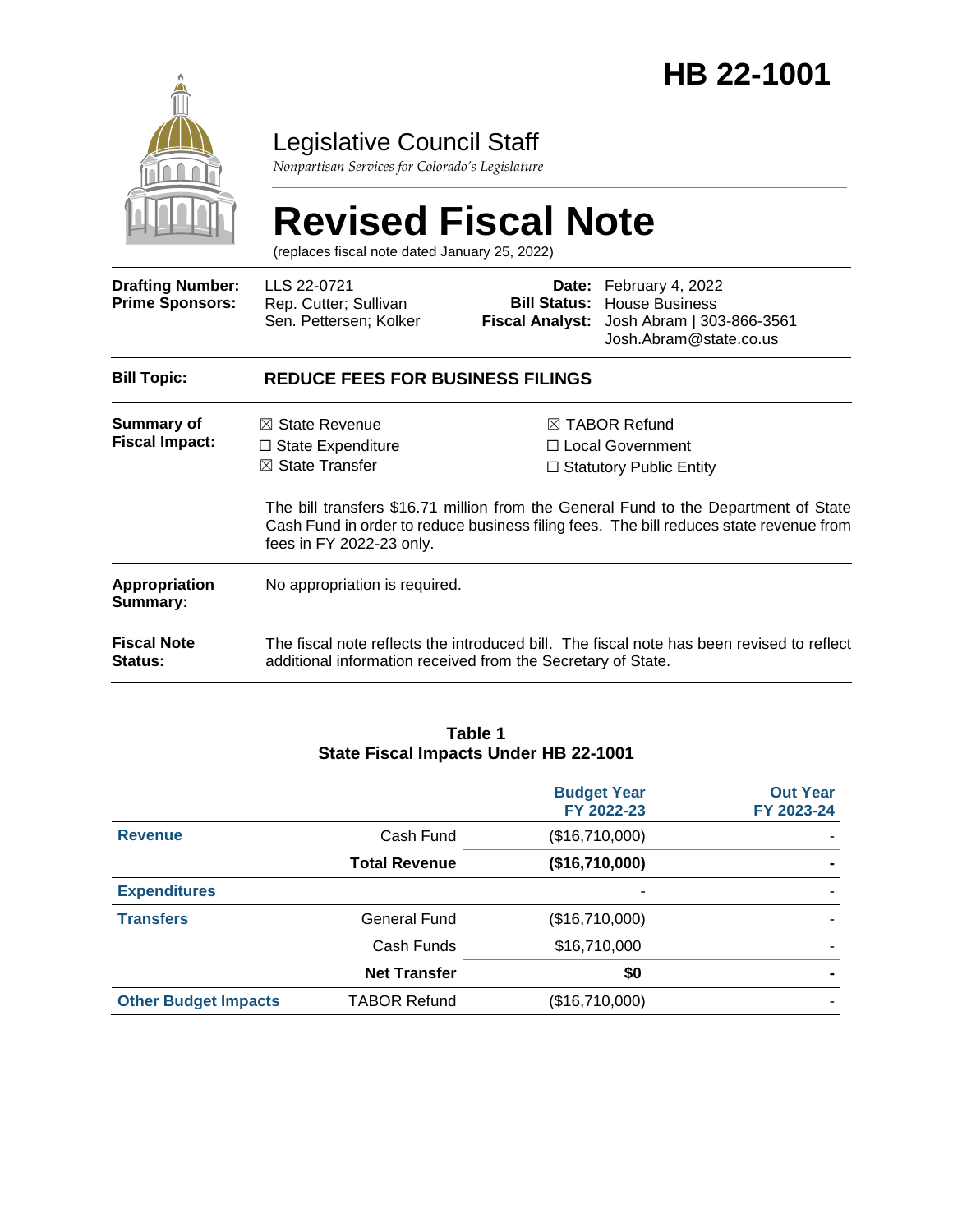Page 2

## February 4, 2022 **HB 22-1001**

#### **Summary of Legislation**

The bill transfers \$16.71 million from the General Fund to the Department of State Cash fund for use by the Department of State to reduce business filing fees.

#### **Background**

Under current law, the Department of State (DOS) is primarily cash funded through fees for business filings. Fees and penalties from the department's other programs, including bingo-raffle, charities, durable medical equipment suppliers, notary publics, uniform commercial code, lobbyists, and campaign and political finance generate the rest of the department's revenue. The DOS sets and adjusts fees in order to approximate its direct and indirect costs. Total DOS revenue in FY 2020-21 was approximately \$27.35 million.

#### **State Revenue**

The bill reduces cash fund revenue from business filing fees in the DOS by \$16.71 million in FY 2022-23 only. The DOS will reduce five principal business fees to \$1.00 for FY 2022-23. The fees to be reduced are for:

- annual business registration renewal;
- new trade name registrations and annual renewal, and
- updates to business information.

**Fee change.** Current fee amounts range from \$10 to \$50 per transaction. The DOS plans to reduce fees to \$1.00 per filing to continue processing credit card transactions, which allows the department to confirm the identity of persons requesting changes to the business registry.

#### **State Transfers**

On July 1, 2022, the bill transfers \$16,710,000 from the General Fund to the Department of State Cash Fund.

#### **Other Budget Impacts**

**TABOR refunds.** The bill is expected to decrease the amount of state revenue required to be refunded to taxpayers by \$16,710,000 in FY 2022-23. This estimate assumes the December 2021 LCS revenue forecast. A forecast of state revenue subject to TABOR is not available beyond FY 2023-24. Because TABOR refunds are paid from the General Fund, decreased cash fund revenue will increase the amount of General Fund available, which offsets the cost of the General Fund transfer described above.